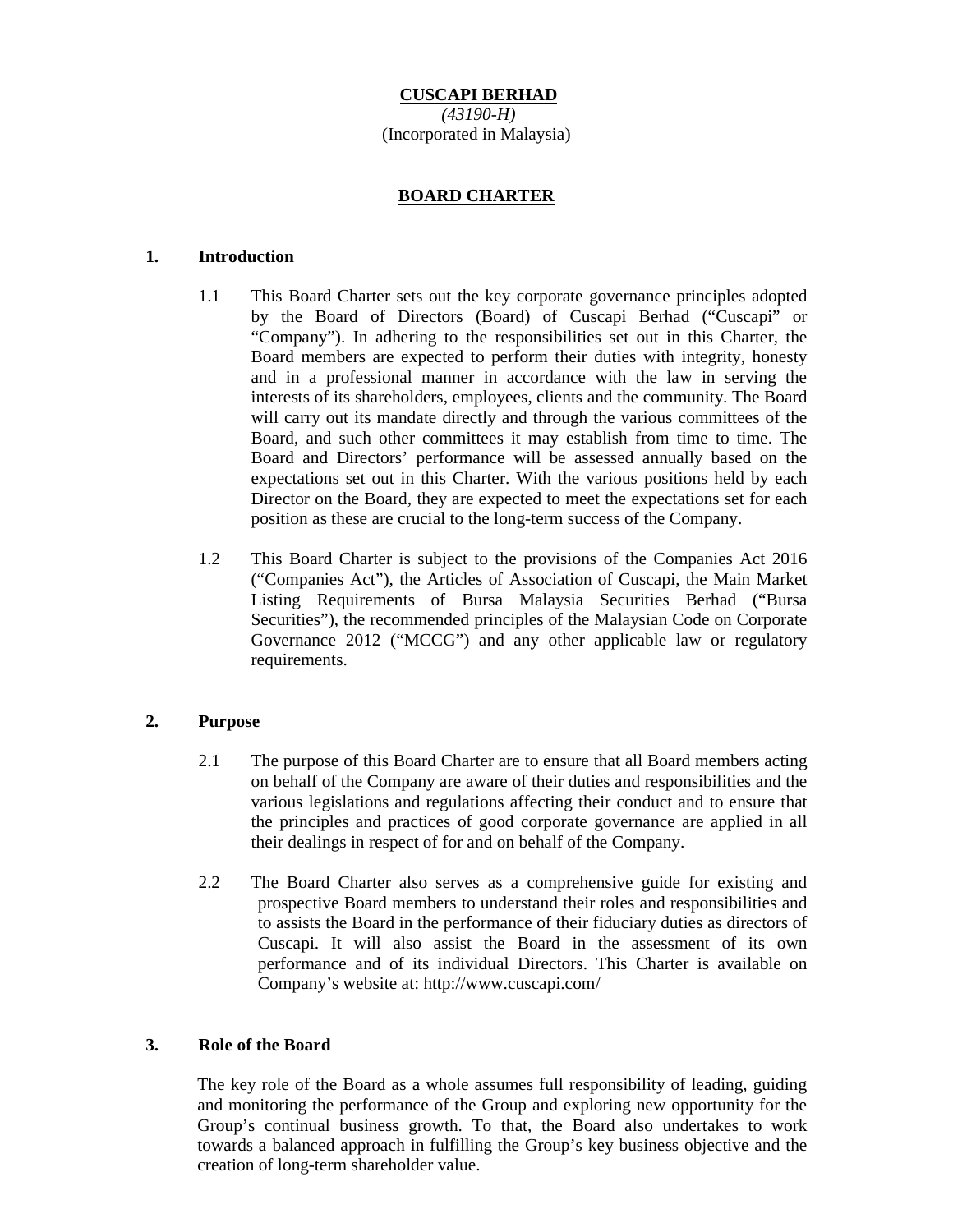## **4. Board Size and Composition**

- 4.1 The Company's Articles of Association provides for a minimum of two (2) and maximum of eight (8) Directors.
- 4.2 The board must ensure at least two Directors or one-third of its Board, whichever is the higher, who are Independent Non-Executive Directors in accordance with the Listing Requirements.
- 4.3 To enhance its effectiveness, the Board should comprise Directors with an appropriate range and mix of skills, experience, expertise, gender and age diversity. Accordingly the Nomination Committee is entrusted by the Board to appraise candidate for directorship including those who retire and offer themselves for re-election or re-appointment, before recommending to the Board.

# **5. Independence**

- 5.1 An Independent Director is independent of management and free of any significant business or other relationships that could materially interfere with, or could reasonably be perceived to materially interfere with, the exercise of their unfettered and independent judgement, and who otherwise meet the criteria for independence.
- 5.2 The Independent Directors provide independent judgement, experience and objectivity without being subordinated to operational considerations.
- 5.3 The Independent Directors help to ensure that the interests of all shareholders, and not only the interests of a particular fraction or group, are indeed taken into account by the Board and that the relevant issues are subject to objective and impartial consideration by the Board.
- 5.4 The views of the Independent Directors should carry significant weight in the Board's decision-making process.
- 5.5 Where the Chairman of the Board is not an Independent Non-Executive Director, the Board must comprise a majority of Independent Non-Executive Directors to ensure the balance of powers, authority and independence of the Board.
- 5.6 The Board undertakes to assess the independence of the Independent Directors on an annual basis upon readmission or when any new interest or relationship develops.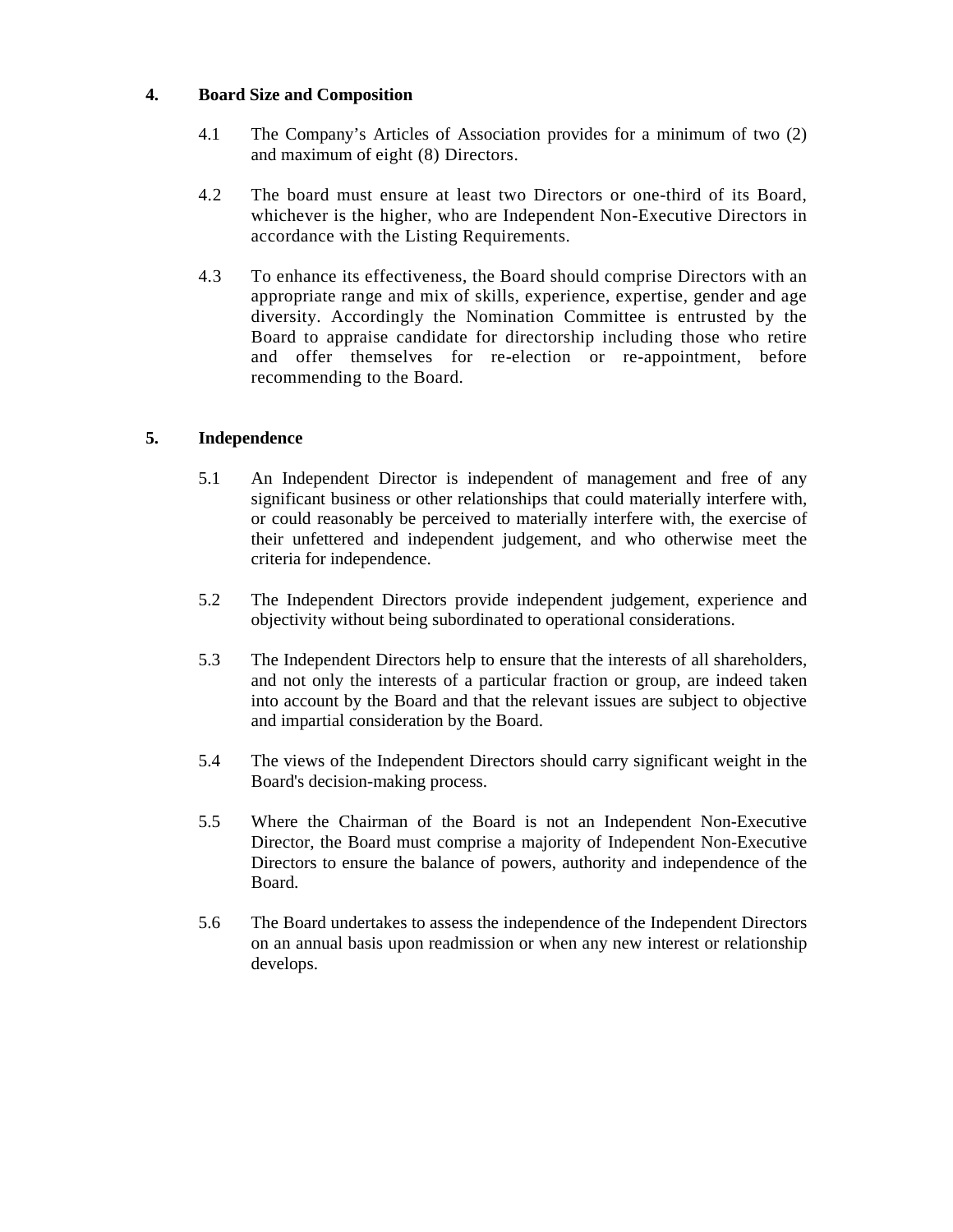# **6. Tenure of Independent Director**

The tenure of an Independent Director shall not exceed a cumulative term of 9 years. However, upon completion of the nine years, the Independent Director may continue to serve the Board subject to the Director's re-designation as a Non-Independent Director. In the event the Director is to remain designated as an Independent Director, the Board shall, upon the recommendation from the Nominating Committee, first justify and obtain shareholders' approval. The Board must justify and seek shareholders' approval in the event it retains as an Independent Director, a person who has served in that capacity for more than 9 years.

# **7. Segregation of Role**

7.1 There must be clear segregation of roles and responsibilities between the Chairman and CEO to ensure a balance of power and authority.

# 7.2 **Chairman**

- (a) The Board will appoint from among the Members a Chairman.
- (b) There should be a clearly accepted division of responsibilities between the Chairman and the Chief Executive Officer.
- (c) The Chairman is principally responsible for the working of the Board which include:
	- Providing overall leadership to the Board, without limiting the principle of collective responsibility for Board decisions.
	- Participating in the selection of Board members and ensuring that the membership is properly balanced.
	- Setting agenda for Board meetings, usually in conjunction with the Management and Secretary. The Chairman should ensure that the agenda and all necessary background paper are given to Directors in sufficient time to enable the papers to be adequately considered before the meeting.
	- Chairing meetings of the Board in such a manner that will stimulate debate on the issues before the Board and encourage the most effective contribution from each Director.
	- Reviewing the minutes of meetings of the Board before meeting, to ensure they accurately reflect the Board's deliberations, and matters arising from the minutes and on which further action is required have been addressed.
	- Ensure the Company provides an orientation and education program for new directors.
	- Initiating, normally in conjunction with the Management, the formulation of a business plan to ensure that the Board establishes at the beginning of each year the goals it wishes to achieve and the means by which this will be carried out.
	- Initiating the establishment of Board Committees and ensuring that they achieve their objectives.
	- Ensuring high corporate governance.
	- Encourage all Directors to play an active role in Board activities.
	- Chair general meetings of shareholders.
- (d) The Chairman is responsible for representing the Board to Shareholders.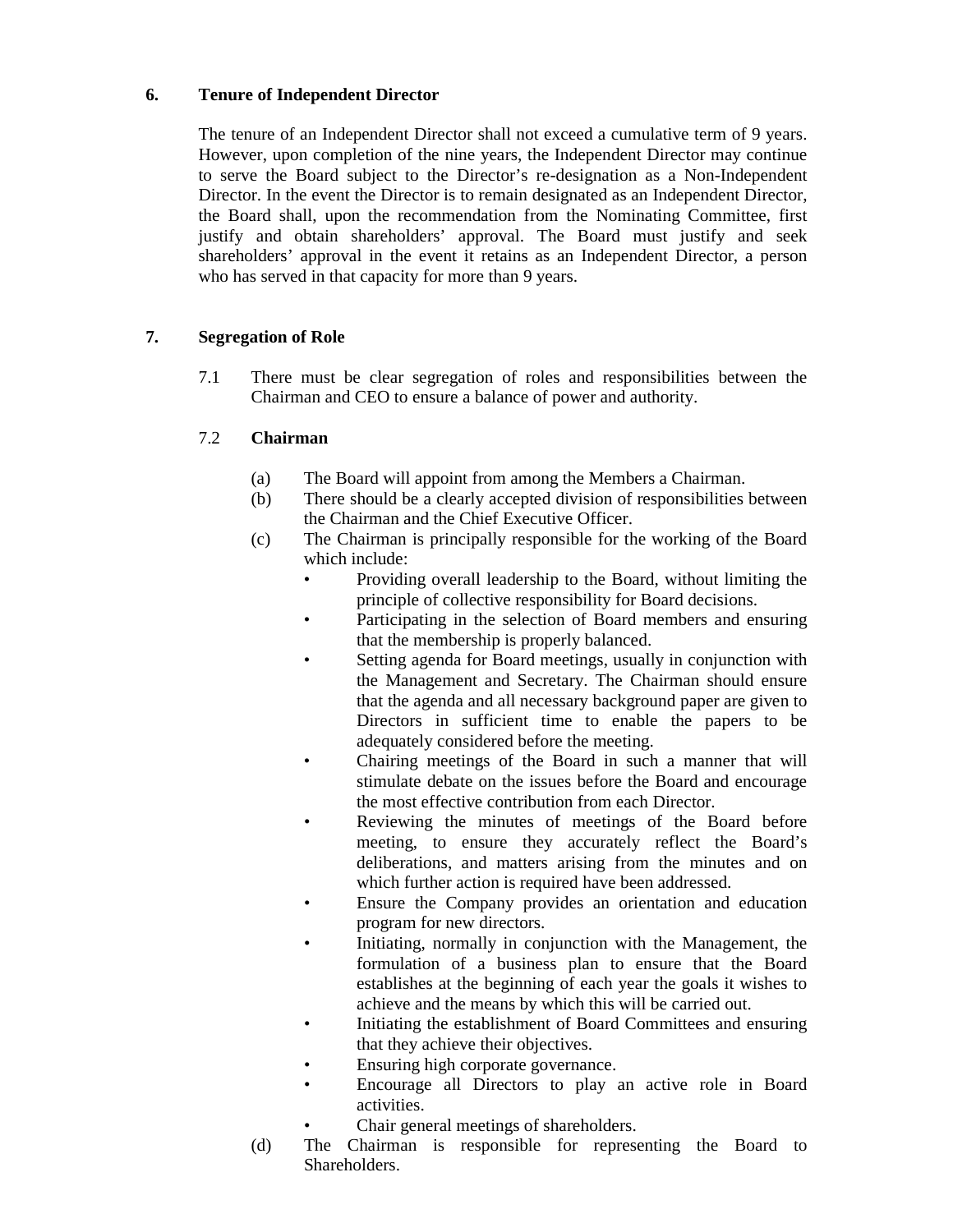- (e) The Chairman is responsible for ensuring the integrity and effectiveness of the governance process of the Board.
- (f) The Chairman is responsible for maintaining regular dialogue with the CEO over all operational matters and will consult with the remainder of the Board promptly over any matter that gives him or her cause for major concern.
- (g) The Chairman will act as a facilitator at meetings of the Board to ensure that no Member, whether executive or non-executive, dominates discussion, that appropriate discussion takes place and that relevant opinion among Members is forthcoming. The Chairman will ensure that discussions result in logical and understandable outcomes.

## 7.3 **CEO**

- (a) The Board will link the Company's governance and management function through the CEO.
- (b) All Board authority conferred on Management is delegated through the CEO so that the authority and accountability of Management is considered to be the authority and accountability of the CEO so far as the Board is concerned.
- (c) The Board will guide the CEO to develop and implement strategies and plans. The Board will set, annually and from time to time, specific goals for the CEO to accomplish. The goals will be set for the annual budget, profits and return on investment
- (d) Between Board meetings the Chairman maintains an informal link between the Board and the CEO, expects to be kept informed by the CEO on all important matters, and is available to the CEO to provide counsel and advice where appropriate.
- (e) Only decision of the Board acting as a body are binding on the CEO. Decisions or instructions of individual Members, officers or committees are not binding except in those instances where specific authorisation is given by the Board.
- (f) The CEO's principal responsibilities, amongst others, are as follows:
	- Providing the vision and strategic direction of the Group
	- Formulating and implementing appropriate corporate strategies
	- Ensuring the efficiency and effectiveness of the Group's operations
	- Assessing potential business opportunities
- (g) The CEO, is accountable to the Board for the achievement of the strategies, plans and goals set by the Board.

# 7.4 **Executive Director**

- (a) The Board will link the Company's governance and management functions through the Executive Directors.
- (b) All Board authority conferred on Management is delegated through the Executive Directors so that the authority and accountability of Management is considered to be the authority and accountability of the Executive Directors so far as the Board is concerned.
- (c) The Board shall together with the Executive Directors set directions/ guidelines to achieve the Company Goals. This will usually take the form of an annual budget under which the Executive Directors are authorized to make any decision and take any action within the Management Limitations, directed at achieving the Company Goals.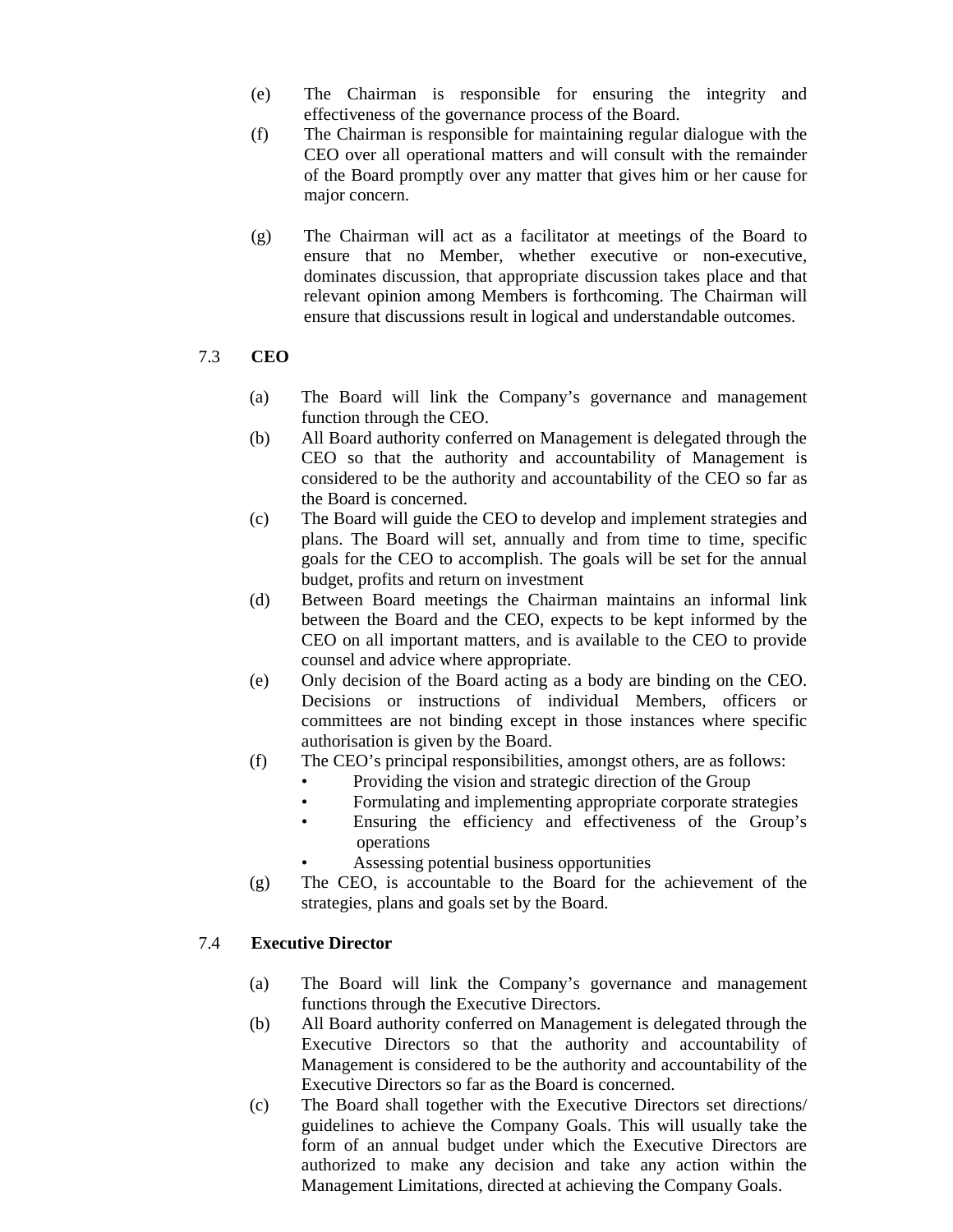- (d) The Executive Directors are expected to keep the Board informed on all important matters.
- (e) Only decisions of the Board acting as a body are binding on the Executive Directors. Decisions or instructions of individual Directors, officers or committees are not binding except in those instances where specific authorization is given by the Board.

## 7.5 **Non-Executive Directors**

- (a) Non-Executive Directors are not involved in the day-to-day management of the Group.
- (b) Non-Executive Directors are person of calibre, credibility and have the necessary skill and experience to bring an independent judgement to bear on the issues of strategy, performance and resources, including key appointments and standards of conduct.
- (c) Non-Executive Directors ensure that business and investment proposals presented by management are fully deliberated and examined. They perform a key role by providing unbiased and independent views, advice and judgment, which take into account the interests of Company and all its stakeholders including shareholders, employees, customers, business associates and the community as a whole.
- (d) Non-Executive Directors act as a channel of communication between Management, shareholders and other stakeholders' interest and ensuring that high standards of corporate governance are applied.

### 7.6 **Senior Independent Non-Executive Directors**

The duties of the Senior Independent Non-Executive Director shall include acting as a point of contact for shareholders and other stakeholders with concerns which have failed to be resolved or wold not be appropriate to be communicated through the normal channels of the Chairman.

### **8. Responsibilities of the Board**

The principal responsibilities of the Board include the following:

- (a) Reviewing and adopting a strategic plan for the Group;
- (b) Overseeing the conduct of the Group's business to evaluate whether the business is being properly managed and to build sustainable value for shareholders;
- (c) Identifying principal risks and ensure the implementation of appropriate risk management, internal control and mitigation measures;
- (d) Succession planning, including appointing, training, fixing the compensation of and where appropriate, replacing senior management;
- (e) Overseeing the development and implementation of an investor relations programme or shareholder communications policy for the Group; and
- (f) Reviewing the adequacy and the integrity of the Group's internal control systems and management information systems, including systems for compliance with applicable laws, regulations, rules, directives and guidelines.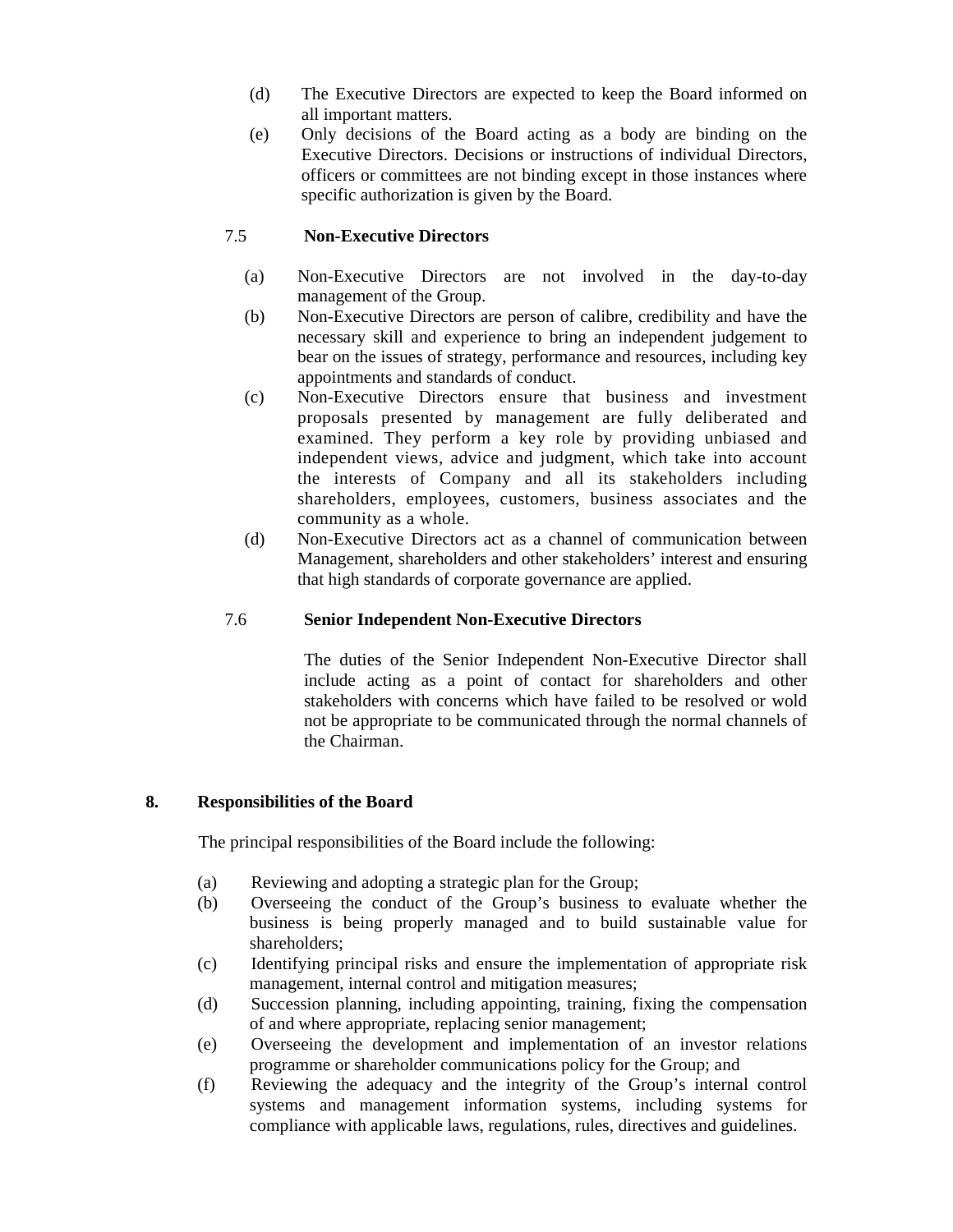# **9. Formal schedule of matters that reserved for the Board's deliberation and decision making**

The formal schedule of matters that would be reserved for the Board's deliberation and decision among others, the following:-

- (a) Corporate/strategic directions/plans and programmes.
- (b) Annual operating and capital expenditure budgets.
- (c) New business ventures.
- (d) Acquisitions and disposals of material undertakings and properties or any significant expenditure which exceeds the authority limits delegated to Executive Committee or the Chief Executive Officer ("CEO").
- (e) Changes to the management and control structure within the Group, including key policies and delegated authority limits.
- (f) Appointment of all Board's and Board committees' members, CEO and the Company Secretary.
- (g) Any matters in excess of any discretions that may have been delegated from time to time to the CEO and Executive Management.
- (h) Terms of reference of Board committees.
- (i) Any matters and/or transactions that are within the ambit of the Board pursuant to the Companies Act, the Bursa Securities, the Company's Memorandum and Articles of Association or any other applicable laws, rules, regulations, directives and guidelines.

## **10. Company Secretary**

- 10.1 The appointment and removal of the Company Secretary is a matter for the Board as a whole. The Board recognises the fact that the Company Secretary should suitably qualified and capable of carrying out the duties required of the post.
- 10.2 The Secretary is responsible for ensuring that Board procedures are followed, that the applicable rules and regulations for the conduct of the affairs of the Board are complied with and for all matters associated with the maintenance of the Board or otherwise required for its efficient operation.
- 10.3 The Company Secretary is accountable to the Board through the Chairman of the Board and Committees on all governance matter.
- 10.4 The Board members have unlimited access to the professional advice and services of the Company Secretary.

### **11. Appointments and Re-elections**

11.1 The appointment of a new Director is a matter for consideration and decision by the full Board upon appropriate recommendation from the Nomination Committee. In discharging this duty, the Nomination Committee will assess the suitability of an individual to be appointed to the Board and Board Committees by taking into account the individual's skills, knowledge, expertise and experience, professionalism, integrity, gender and age diversity. Any new Director so appointed shall be subject to re-election at the next Annual General Meeting ("AGM") to be held immediately following the appointment.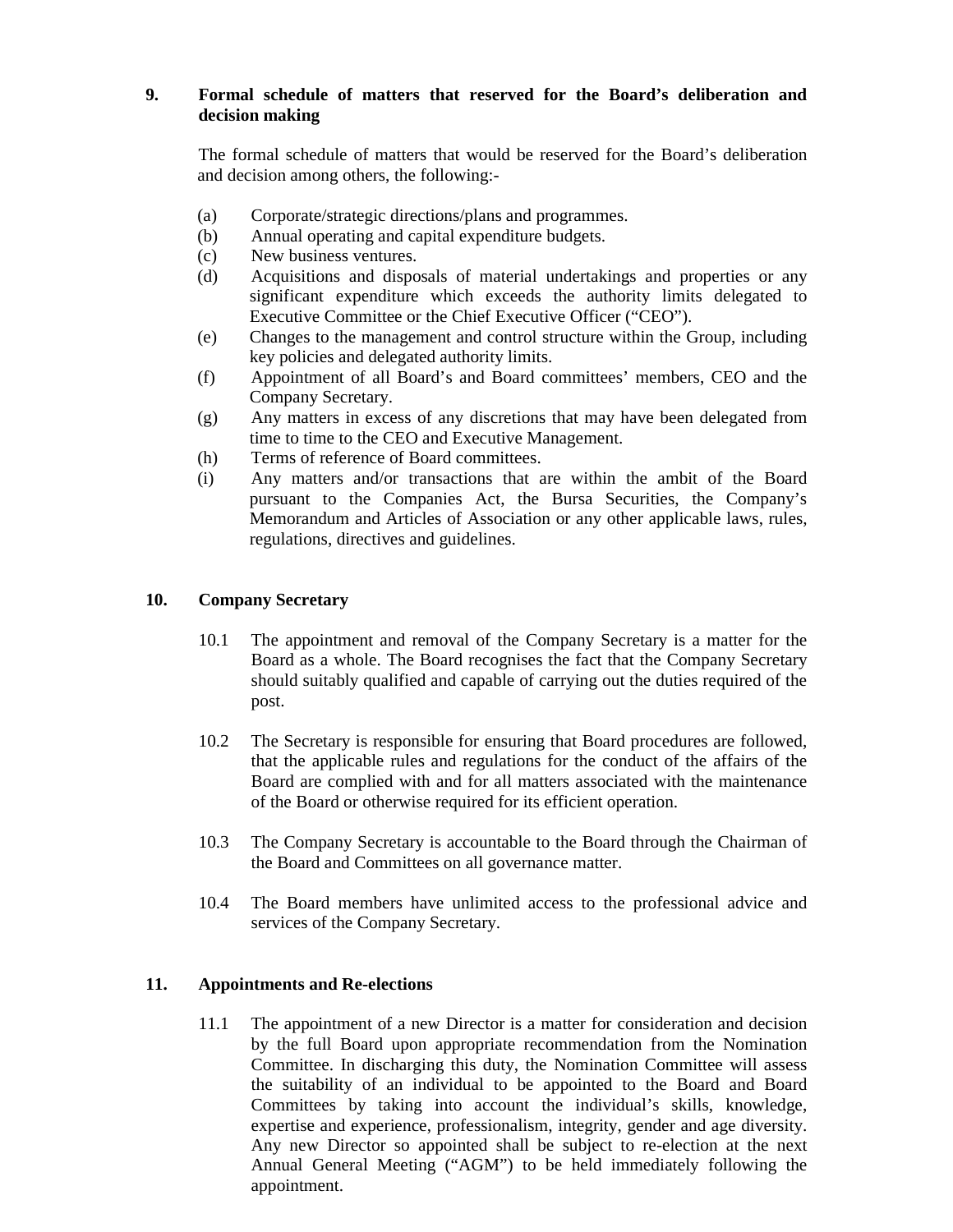- 11.2 The Company Secretary has the responsibility of ensuring that relevant procedures relating to the appointments of new Directors are properly executed.
- 11.3 The Articles of Association of the Company provide that at least one third (1/3) of the Board shall retire from office and be eligible for re-election at every AGM, and all the Directors should submit themselves for re-election at least every three (3) years. The Directors to retire in each year should be those who have been longest in office since their last election

## **12. Other Board Appointment**

- 12.1 Any Board member is, while holding office, at liberty to accept appointments to the board of other companies so long as the appointment is not in conflict with the Business and shall not result conflict with the discharge of Directors' duties to the Company. The concerned Director shall observe the rules of disclosure as required by the regulatory authorities.
- 12.2 All Board members shall notify the Chairman of the Board before accepting any new directorship. The notification shall include an indication of time that will be spent on the new appointment.

## **13. Board Meeting**

- 13.1 Board meetings are scheduled in advance at the end of the prior calendar year to enable the Board members to plan their schedules accordingly. The Company Secretary will prepare and circulate a timetable for all required to attend the meeting.
- 13.2 The Board meetings will be conducted on quarterly basis and additional meetings to be convened as and when necessary.
- 13.3 The notice of Board meeting setting out the agenda shall be issued at least seven (7) days prior to the meeting to the Directors to review, seek additional information and/or clarification on the matters to be deliberated at Board meetings and Board meeting papers are delivered in hard copies at least three days prior to the meetings.
- 13.4 All Board meetings shall be chaired by Chairman of the Board. In events of the Chairman's absence, or if he is not present within fifteen (15) minutes after the time set for the holding of the meeting, the Directors shall elect one (1) of their number to be Chairman of the meeting.
- 13.5 The quorum necessary for the transaction of business of the Directors shall be two (2).
- 13.6 Proceedings of the Board meetings are minuted and signed by the Chairman of the meeting at which the proceedings were held or by the Chairman of the next succeeding meeting shall be evidence of the proceedings to which it relates.
- 13.7 The Board may from time to time and if deemed appropriate, consider and approve and/or recommend relevant matters via a Directors' Resolution in Writing, in lieu of formally convening a meeting. Directors' Resolution in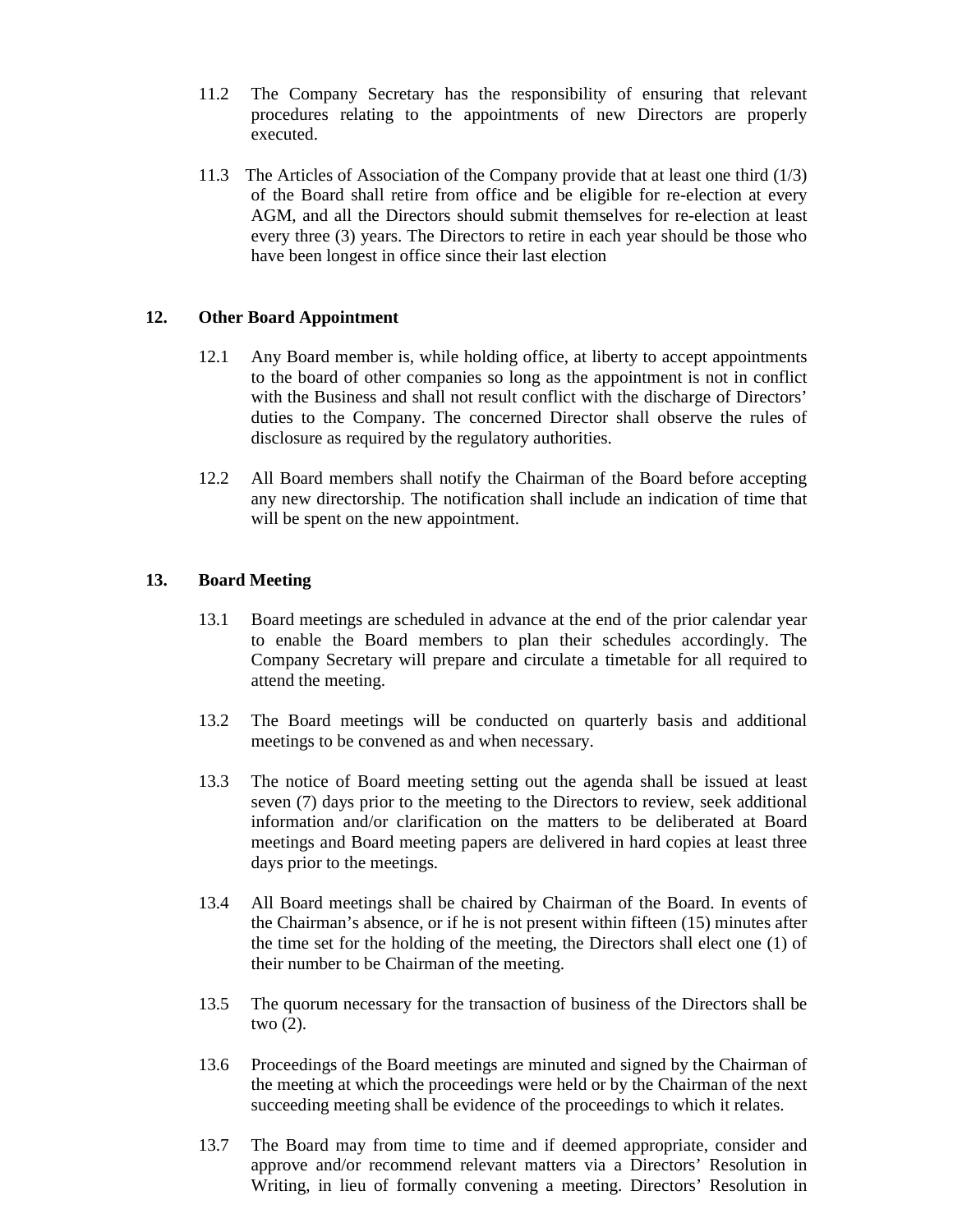Writing shall be as valid and effectual as if it has been passed by a meeting of the Board duly convened. Approval of the Board obtained by a Directors' Resolution in Writing must signed or approved by all Board members.

- 13.8 The Board may invite external parties such as members of management, auditors (both internal and/or external auditors), solicitors or consultant to attend and speak at meetings on matters relating to their sphere of responsibility as and when the need arises.
- 13.9 The conduct of a meeting of directors or a committee of the Directors may include participation thereat by any Director via telephone conferencing, video or audio conferencing of any other electronic forms of telecommunication as the Directors deem expedient.

#### **14. Board Committees**

- 14.1 Board committees shall be formed as required by the code of corporate governance on best practices and only when it is efficient or necessary to facilitate efficient decision-making.
- 14.2 Board committees shall observe the same rules of conduct and procedure as the Board unless the Board determines otherwise.
- 14.3 Board committees shall only speak or act for the Board when so authorised.
- 14.4 The Board may from time to time establish Committees to streamline the discharge of its responsibilities. The Board delegates certain of its governance responsibilities to the following Committees, which operate within clearly defined terms of references:

### **Audit Committee**

The Audit Committee assists and supports the Board's responsibility to oversee the Company's operations by providing a means for review of the Company's processes for producing timely and accurate financial data, its internal controls and independence of the Company's external and internal auditors.

#### **Remuneration Committee**

The Remuneration Committee assists the Board in developing and establishing competitive remuneration policies and packages accorded to the Directors to ensure that the Executive Directors' level of remuneration commensurate with their experience, level of responsibilities, achievement and contribution to the Company. As for Non-Executive Directors, to ensure it is consistent with their commitment, participation and contribution to the Company.

#### **Nomination Committee**

The Nomination Committee oversees matters related to the proposing suitable new nominees for appointment as Directors and to fill the seats on Board Committees wherever necessary. The Nomination Committee also annually review the required mix of skills, experience and other requisite qualities of Directors as well as the annual assessment of the effectiveness of the Board as a whole, its Committees and the contribution of each individual Director.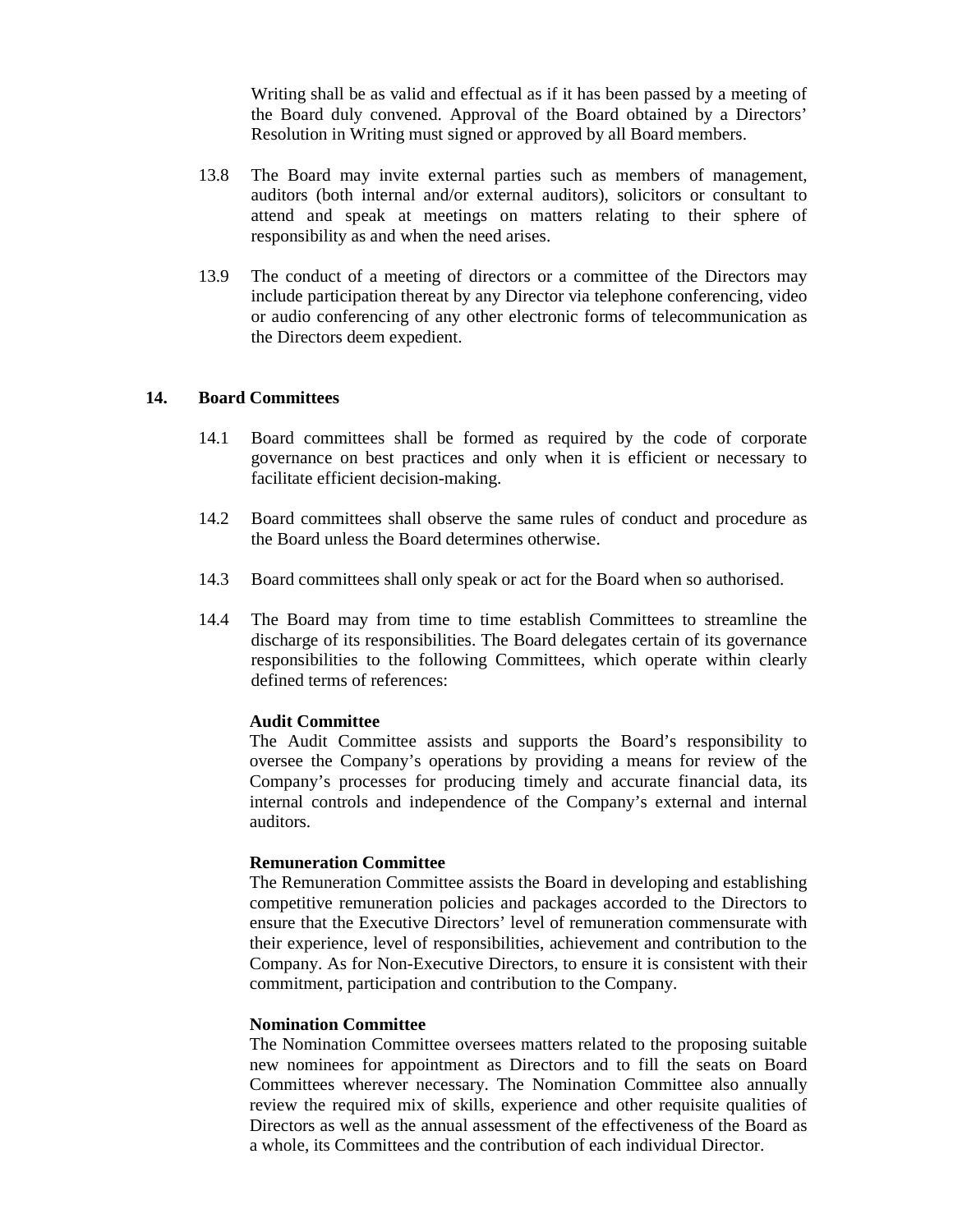### **15. Board and member assessment**

- 15.1 The Board recognises the importance of assessing the effectiveness of individual Directors, the Board as a whole and its Committees.
- 15.2 The Nomination Committee is entrusted by the Board to develop a set of criteria with target areas of focus to assist the Board in evaluating the performance and effectiveness of the Board, Board Committees and individual Directors annually.
- 15.3 As part of the evaluation process, all Independent Non-Executive Directors of the Company are required to provide to the Board a yearly declaration and confirmation of their independence in compliance with the criteria set out in the Listing Requirements to facilities the annual assessment of the Independent Non-Executive Directors by the Board.

## **16. Directors' Remuneration**

- 16.1 The Remuneration Committee is empowered to make recommendations on Execution Directors' remuneration.
- 16.2 Directors' remuneration policy is generally designed to enable the Company to attract and retain experienced and knowledgeable Director of such caliber to provide the necessary skills and experience as required to support the Company's ambitious expansion plans in line with its overall objective of delivering long-term value to its shareholders.
- 16.3 For the Executive Director, the remuneration packages are structured so as to link short-term and long-term rewards to corporate and individual performance. A significant portion of the Executive Director's compensation package has been made variable in nature to be determined by the Company's performance during the year against the individual Key Performance Indicators which are aligned with the Company's objectives.
- 16.4 For Non-Executive Directors ("NEDs"), the level of remuneration generally reflects the experience and level of responsibilities undertaken. The determination of remuneration packages for NEDs including the Non-Executive Chairman, is a matter for the Board as a whole following the relevant recommendation made by the Remuneration Committee.

### **17. Directors' Training & Continuous Education**

- 17.1 In addition to the Mandatory Accreditation Programme as required by the Bursa Securities for newly appointed Director, the Directors are encouraged to attend training programmes conducted by highly competent professionals and which are relevant to the Company's operations and business.
- 17.2 The Directors shall continue to update their knowledge and enhance their skills through appropriate continuing education programmes and life-long learning. This will enable Directors to sustain their active participation in Board deliberation and to discharge their duties more effectively. The Board shall assess the training needs of its members from time to time.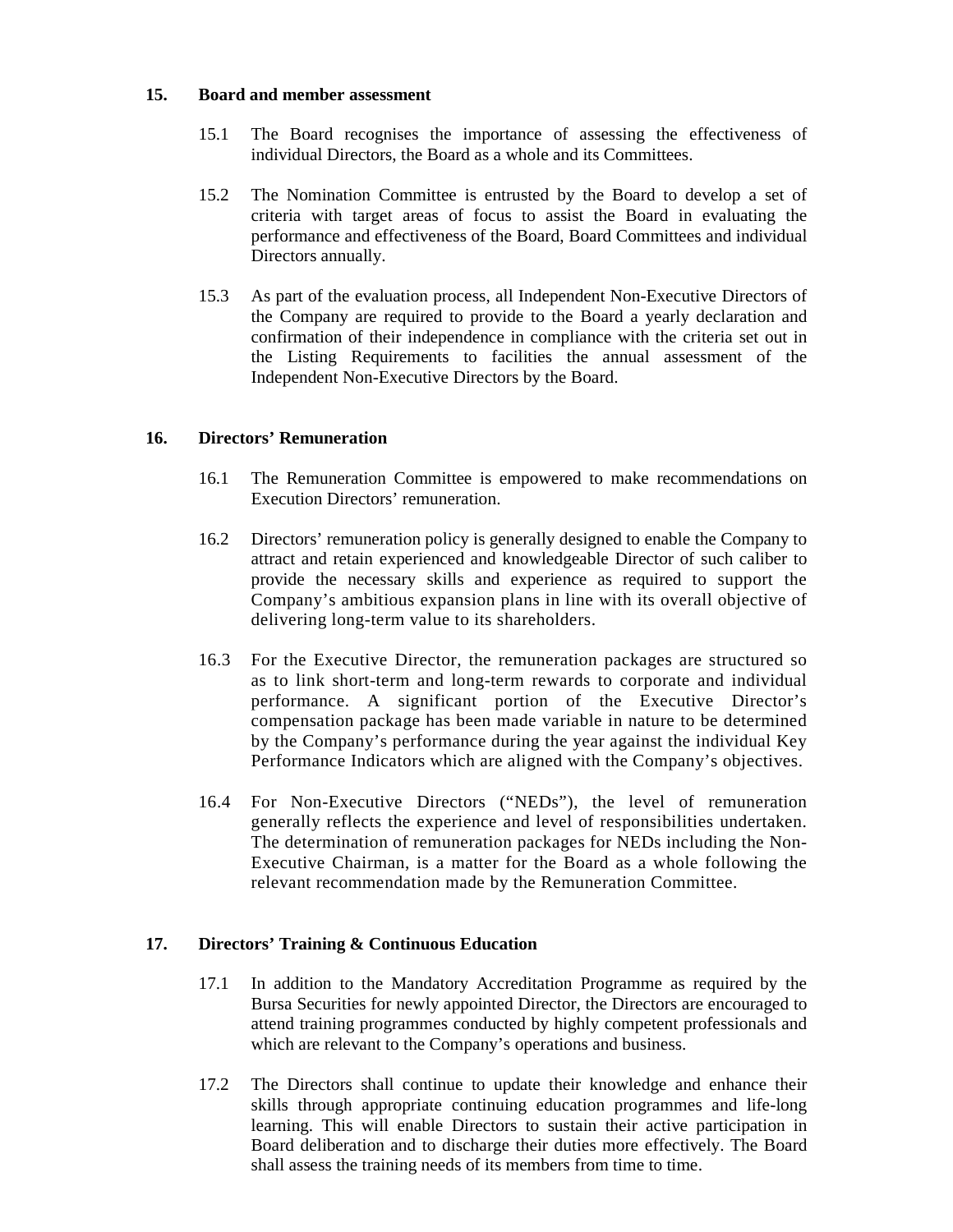- 17.3 The Board will assess the training needs of the Directors from time to time and will ensure Directors have access to continuing education progaramme.
- 17.4 All costs incurred ancillary or incidental to the training shall be borne by the Company.
- 17.5 The Directors are required to disclose the trainings they have attended during a financial year in the Company's Annual Report.

#### **18. Access to Information and Independent Advice**

- 18.1 All Directors shall have unrestricted access to Senior Management and to information pertaining to the Company, including access to the Company Secretary, Company auditors (internal and external) and consultants, relevant to the furtherance of their duties and responsibilities as Director of the Company.
- 18.2 Where necessary and prudent, Directors may seek independent professional advice with the Board's prior approval, which will not be unreasonably withheld, as they individually or collectively consider necessary to fulfill their responsibilities and permit independent judgment in decision making, at the expense of the Company.

### **19. Code of Conduct and Ethics**

#### 19.1 **Introduction**

The Code is formulated to enhance the standard of corporate governance and corporate behaviour and to ensure the Group's business and activities are conducted with integrity, adherence to the highest ethical standards, and in compliance with the laws.

### 19.2 **Conflict of Interest**

All Directors should endeavour to avoid situations that present a potential or actual conflict between their interest and the interest of the Group.

A "conflict of interest" occurs when a person's private interest interferes in any way, or even appears to interfere, with the interest of the Company, including its subsidiary companies. A conflict of interest can arise when a Director or a Director's family member takes an action or has an interest that may make it difficult for that Director to perform his or her work objectively and effectively. Conflicts of interest may also arise when a Director (or his or her family member) receives improper personal benefits as a result of the Director's position in the Company.

Although it would not be possible to describe every situation in which a conflict of interest may arise, the following are more common conflicts from which Directors must refrain:

a) Relationship of Group with third parties

Directors may not knowingly engage in any conduct or activities that are inconsistent with the Group's best interests or that disrupt or impair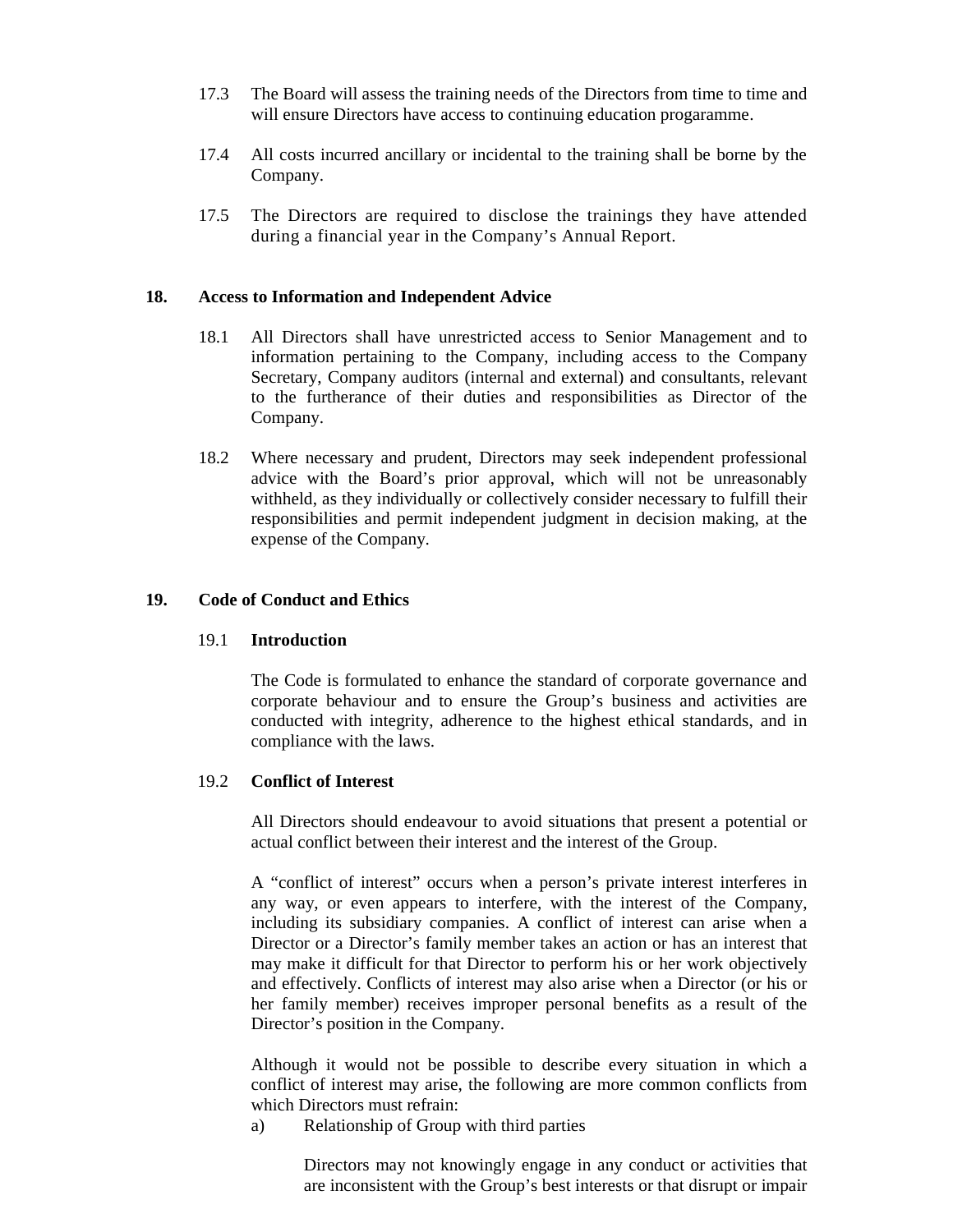the Group's relationship with any person or entity with which the Group has or proposes to enter into a business or contractual relationship.

b) Compensation from non-Group sources

Directors may not accept compensation (in any form) for services performed for the Group from any source other than the Group.

c) Gifts

Directors may not offer, give or receive gifts or other items of value from persons or entities who deal or seek to deal with the Group in those cases where any such gift has the purpose or effect of influencing (or could be perceived as influencing) the Directors' actions as members of the Board, or where acceptance of the gifts could create the appearance of a conflict of interest.

d) Personal use of Group's assets

Directors may not use the Group's assets, labour or information for personal use unless approved by the Chairman/person of the Board or as part of a compensation or expense reimbursement program available to all directors.

#### 19.3 **Confidential Information**

Directors should maintain the confidentiality of information entrusted to them by the Group, its customers, consumers or suppliers, except when disclosure is authorised or legally mandated. Confidential information includes all nonpublic information that might be of use to competitors, or harmful to the Group, its customers, consumers or suppliers, if disclosed.

#### 19.4 **Insider Information and Securities Trading**

Directors who have access to, or knowledge of, material non-public information from or about the Group are prohibited from buying, selling or otherwise trading in the Company's shares or other securities. Directors who acquire material non-public information about another company in the course of service as Directors are prohibited from trading in the securities of that other company. In connection thereto, Directors are also prohibited from directly or indirectly disclosing the said material non-public information to any other person, including family members, other relatives and friends, so that they may trade in the shares or other securities of the Company or that other company.

"Material non-public information" is generally non-public information that a reasonable investor would consider important when deciding to buy or sell securities. The restrictions described here also apply to "price sensitive information" or other similar types of information in jurisdictions where the applicable insider trading laws make reference to those types of information. Directors are also required to abide by all applicable laws on securities market abuse, which involves spreading false information or engaging in activities designed to manipulate the market for publicly traded securities.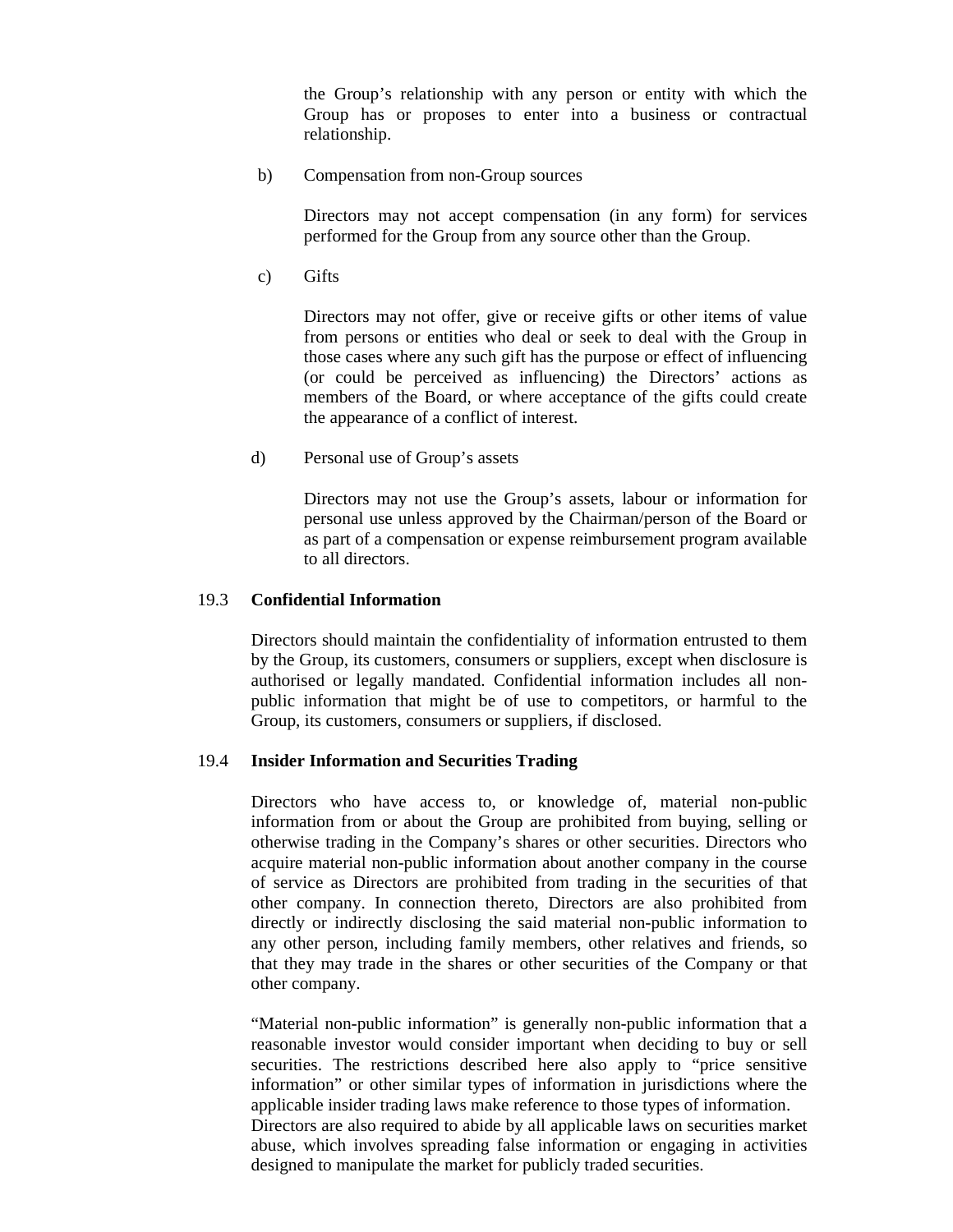### 19.5 **Fair Dealing**

Each Director should endeavour to deal fairly with customers, consumers, suppliers, competitors, employees, the public and each other at all times and in accordance with ethical business practices.

No one should take unfair advantage of anyone through manipulation, concealment, abuse of privileged information, misrepresentation of material facts or any other unfair dealing practice. No bribes, kickbacks or other corrupt payments in any form shall be made directly or indirectly to or for anyone for the purpose of obtaining or retaining business or obtaining any other favourable action.

Occasional business gifts of modest value to and entertainment of nongovernment employees in connection with business discussions or the development of business relationships are generally deemed appropriate in the conduct of the Group's business.

However, no gift or entertainment should be offered or extended if it is illegal, known to be in violation of the rules of the recipient's organisation or would likely result in a feeling or expectation of personal obligation on the part of the recipient.

#### 19.6 **Protection and Proper Use of Group's Assets**

Protecting Group's assets against loss, theft or other misuse is the responsibility of everyone who acts for the Group, including Directors. Loss, theft and misuse of the Group's assets directly impact the Group's profitability. All of the Group's assets should be used solely for legitimate business purposes.

### 19.7 **Other Legal and Ethical Standards**

In addition to the above, there are many legal and ethical standards that applicable to all persons acting for the Group. Among these are:

- a) The Group is fully committed to mutual respect among all those who act for the Group. The Group does not discriminate against anyone based on race, colour, religion, sex, age, national origin, sexual orientation, veteran status, citizenship status, marital status, parental status, political affiliation or disability.
- b) The Group does not tolerate any form of unlawful harassment, including sexual harassment.
- c) The Group respects and is diligent in protecting the privacy of employees, customers and consumers.
- d) In any dealings with governmental and regulatory authorities, honesty is required of anyone acting for the Group. In the event of a governmental or regulatory inquiry, all records relevant to the inquiry must be preserved.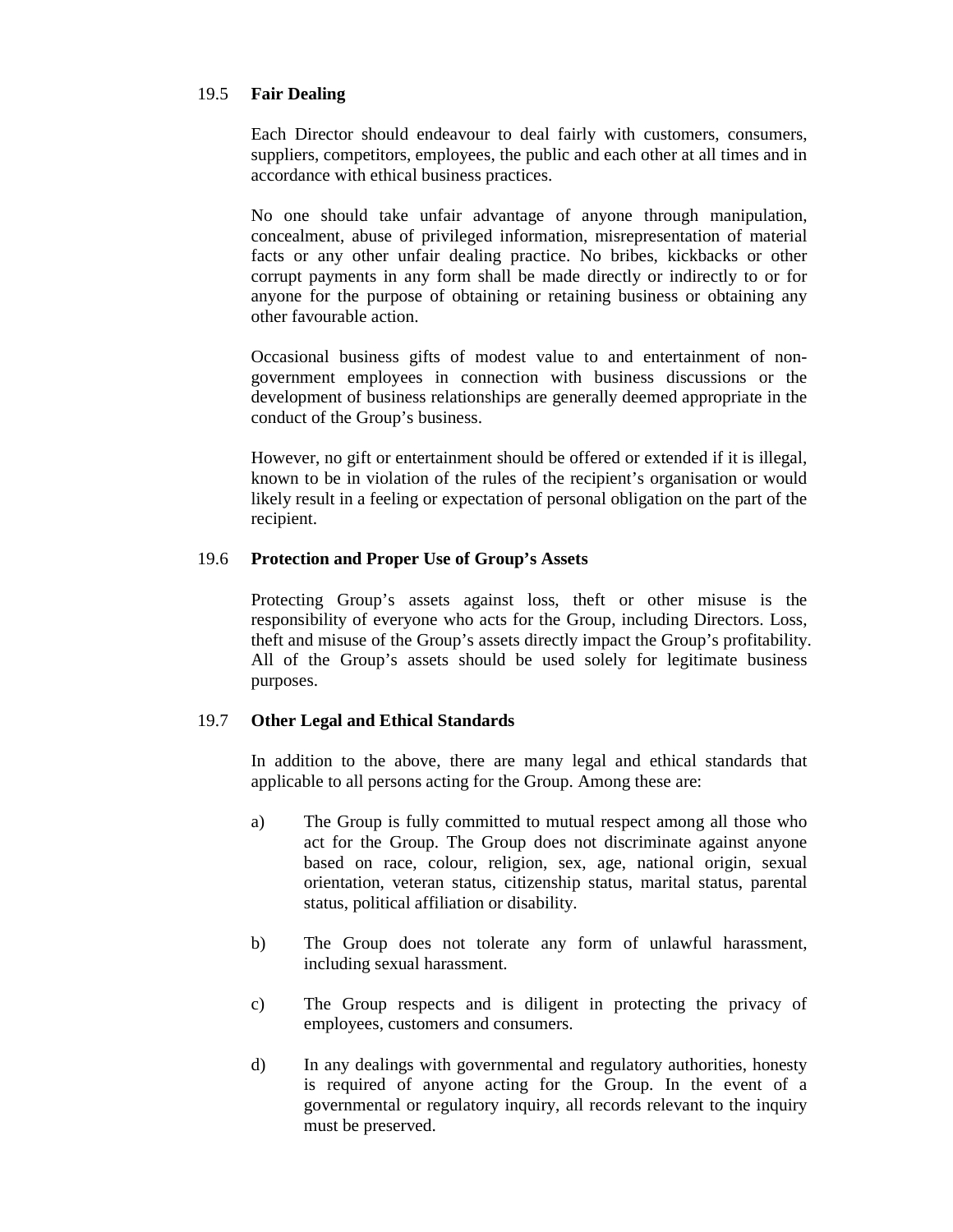e) The Group will not accept or use anyone else's proprietary information that is improperly obtained, and will not copy or otherwise misappropriate others' copyrighted materials.

### 19.8 **Compliance with Laws, Rules and Regulations**

Directors must comply, and oversee compliance by employees, officers and other directors, with laws, rules and regulations applicable to the Group.

## 19.9 **Reporting of Any Illegal or Unethical Behaviour**

Directors should promote ethical behaviour and an environment in which the Group encourages employees to talk to supervisors, managers or other appropriate personnel about illegal and unethical behaviour and, when in doubt, about the best course of action in a particular situation. The Group will not tolerate any kind of retaliation for questions, reports or complaints regarding misconduct that were made in good faith.

## 19.10 **Compliance Procedures**

Directors should communicate any suspected violations of this Code promptly to the Chairman of the Audit Committee. Violations will be investigated by the Board or by persons designated by the Board, and appropriate action will be taken in the event of any violations of the Code.

### 19.11 **Waivers and Amendments**

Any waiver of any provision or amendment to this Code may only be made by the Board or a Board Committee.

### **20. Investor Relations and Shareholders Communication**

- 20.1 The Board is committed to ensure that shareholders are well-informed of all major developments affecting the state of affairs of the Group through timely dissemination of information on the Group's performance and major corporate developments via appropriate channel of communication which includes distribution of annual reports, relevant circulars to shareholders, press releases (where appropriate), quarterly performance results and corporate announcements to Bursa Securities.
- 20.2 The Annual General Meeting is the principal forum for dialogue and interaction with shareholders. The Board encourages shareholders to attend and participate in the question and answer session at the AGM.

### **21. Indemnity and Insurance**

The Directors and officers of the Company are entitled to be indemnified against liabilities arising from their holding of office in the Company. In this respect, the Company will consider the appropriate insurance policy to mitigate this risk.